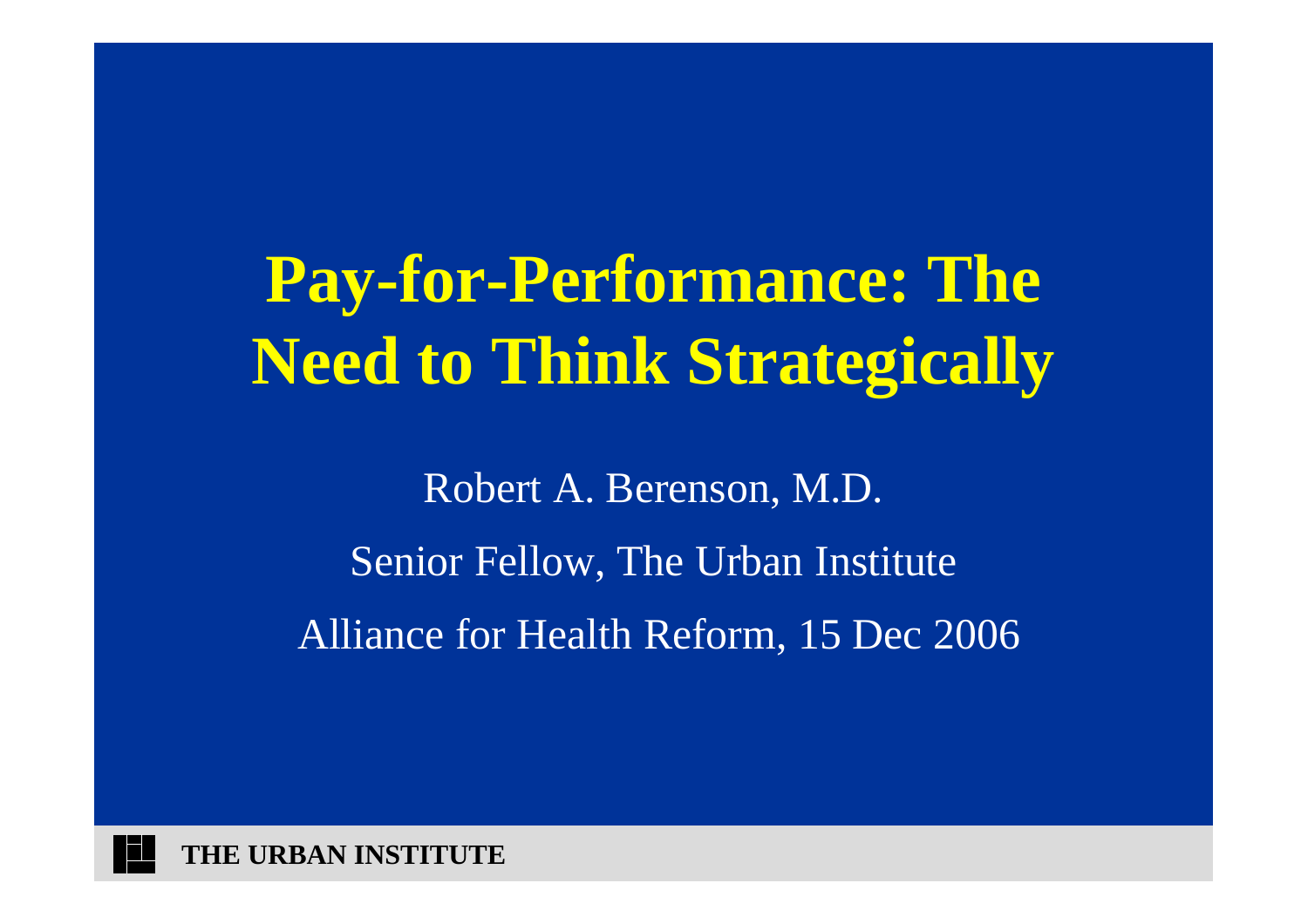### **Some Clarifications**

- P4P is not new in health care (see U.S. HealthCare model of paying physicians that goes back 2 decades) and with variations is used in education (No Child Left Behind) and executive compensation.
- There is little evidence of effectiveness, and it is controversial in these other sectors as well as in health care despite inherent logic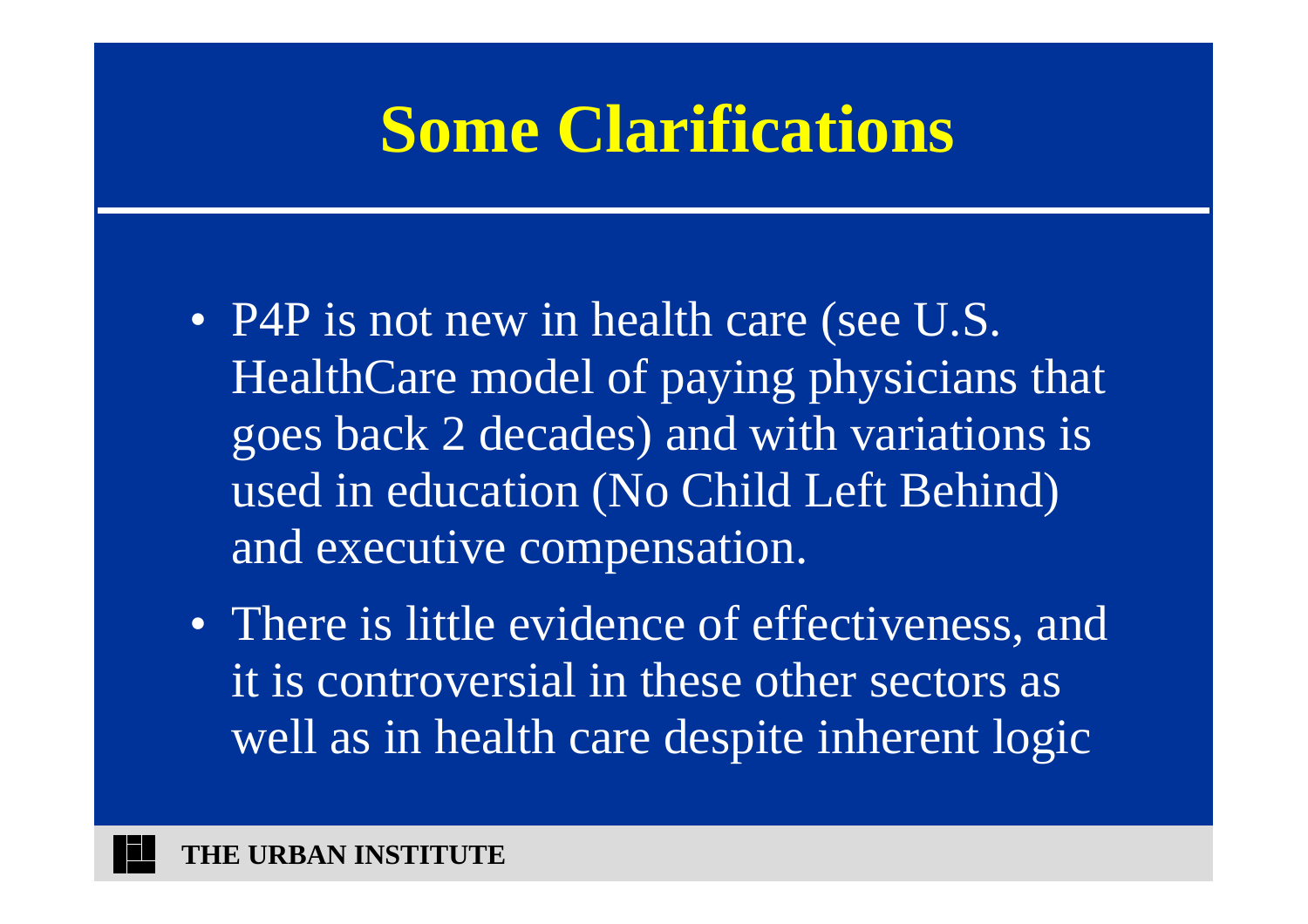# **P4P is Not Synonymous With "Getting the Incentives Right"**

- P4P uses marginal incentives and provides provider-specific rewards (penalties) based on **measurable** performance.
- The incentives embedded in basic payments applying to all providers are much more powerful than P4P marginal incentives
- Measuring health care correctly is difficult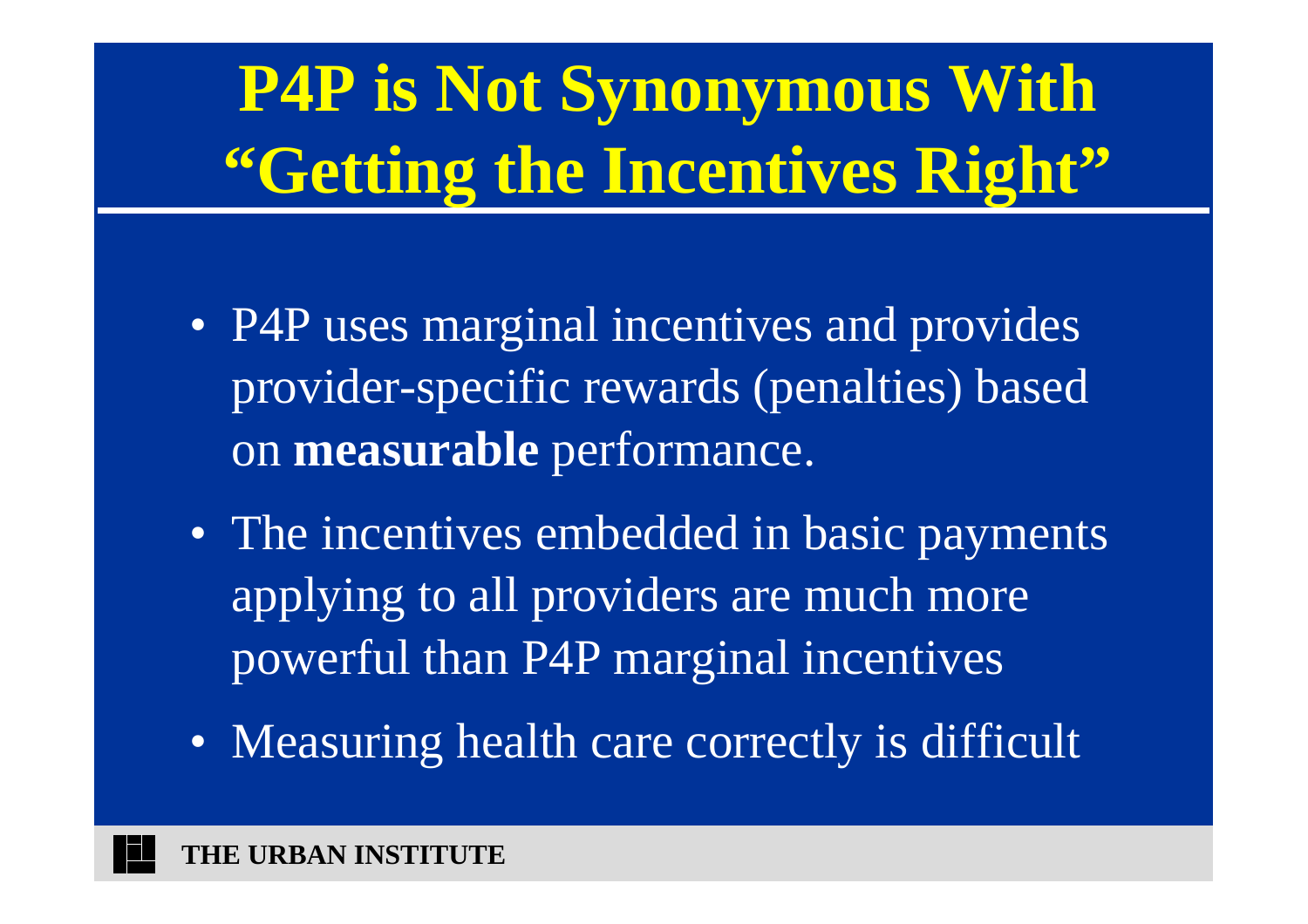#### **If It Ain't Broke, Don't Fix It**

The converse is --

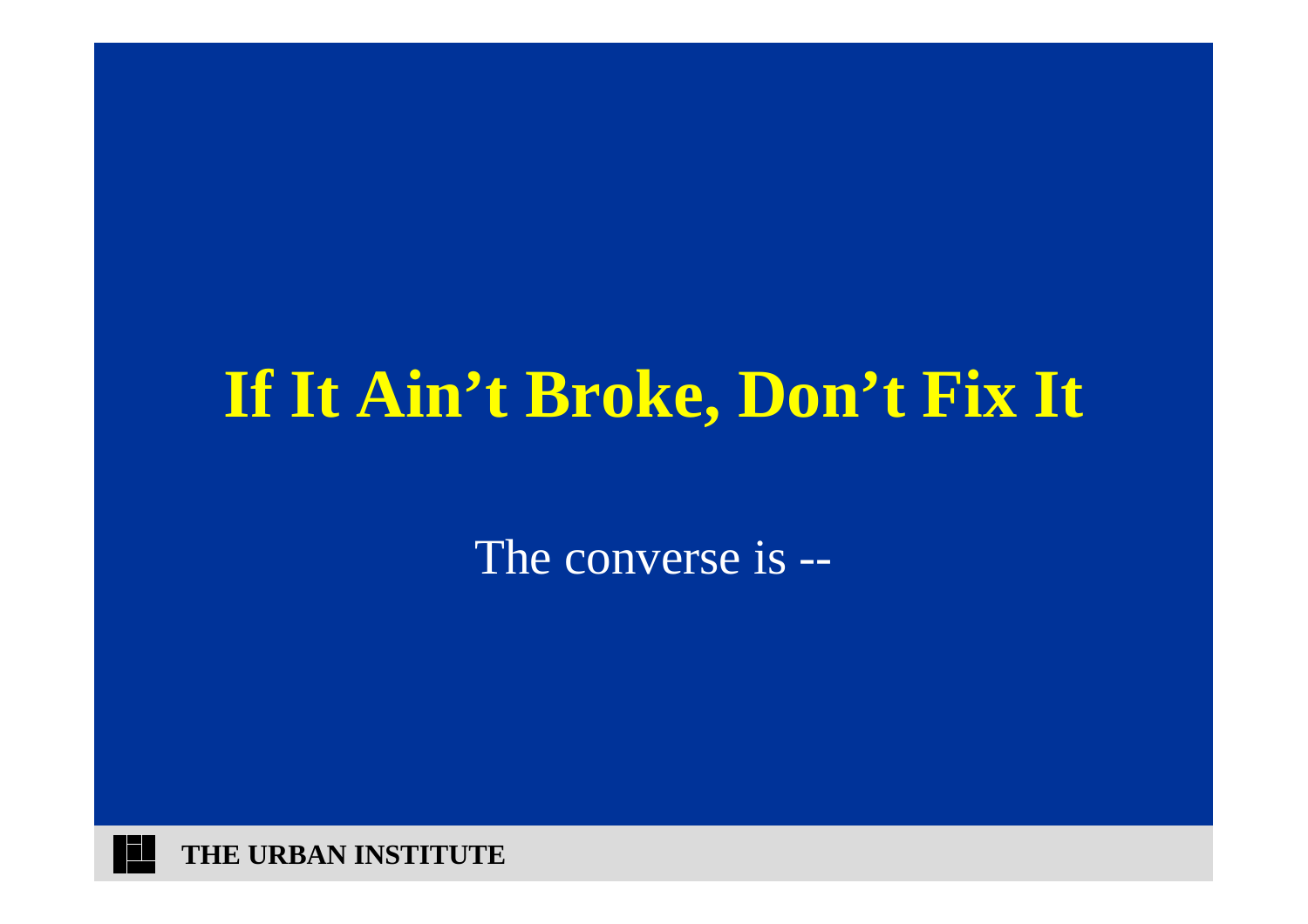### **If It's Broke, Fix It**

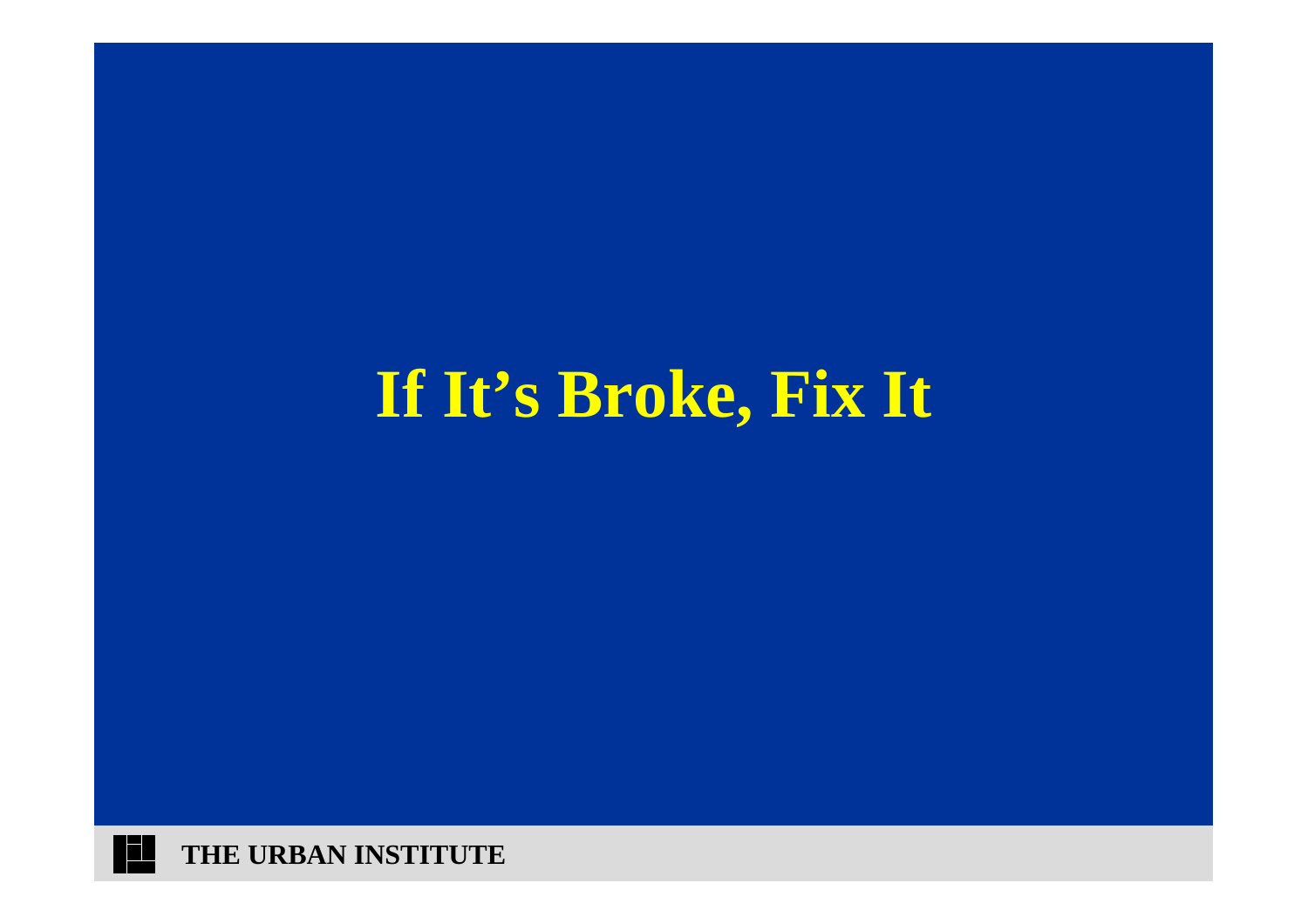# **The Tail of P4P Should Not Wag the Dog of Basic Payment Policy**

So if RBRVS/FFS payment for primary care physicians doesn't support what clinicians need to be doing for chronic care patients in Medicare, change the basic system. Don't expect P4P to solve the problem, although it might be part of the solution.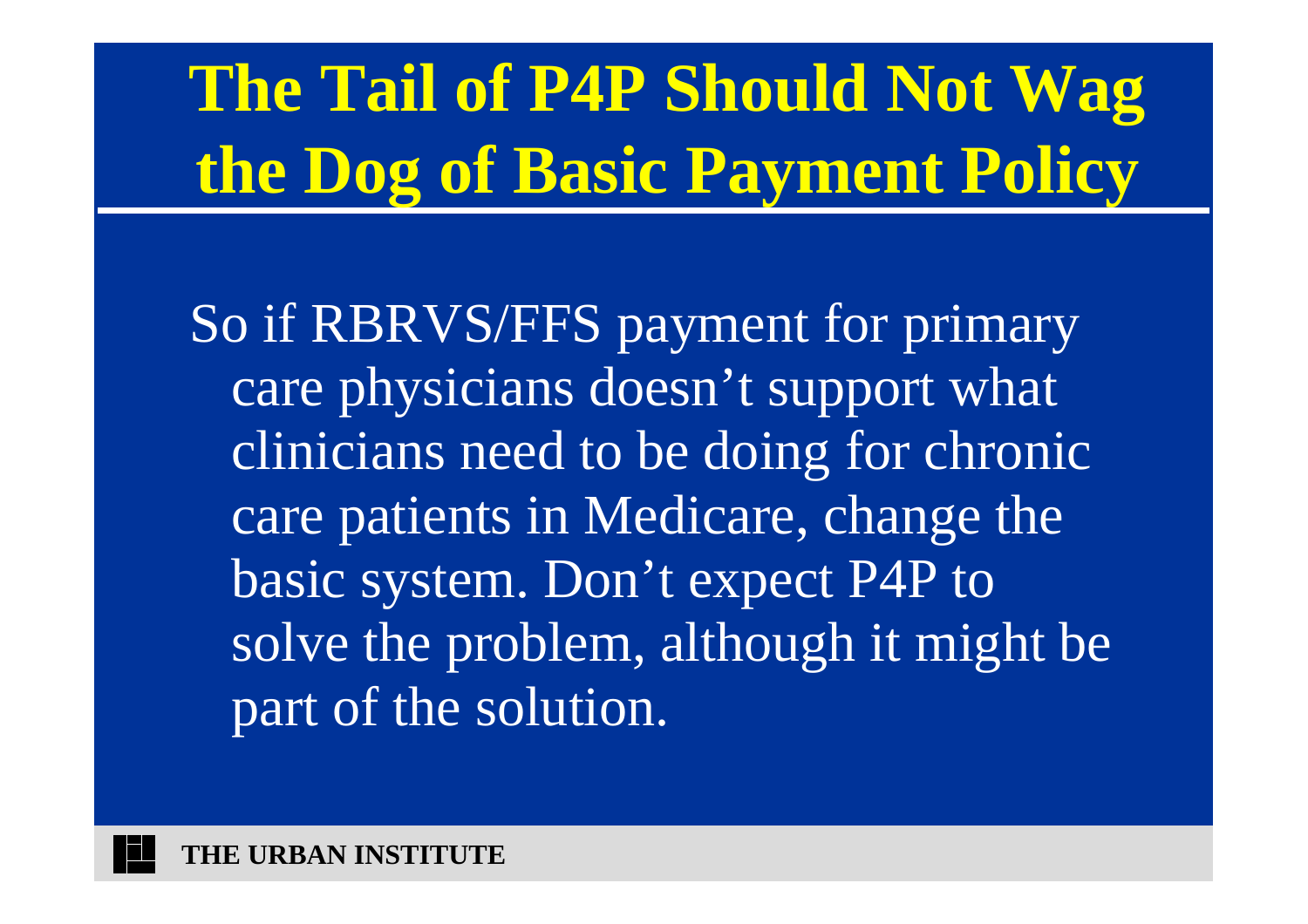### **Even Compelling Logic Does Not Guarantee Success**

- Prior authorization makes good sense in theory. It only fails in reality – largely because of poor execution
- A cautionary lesson from prior auth. is that something that works well in one setting or for some conditions may work badly elsewhere
- There are reasons we have different payment systems for different providers – besides provider self-interest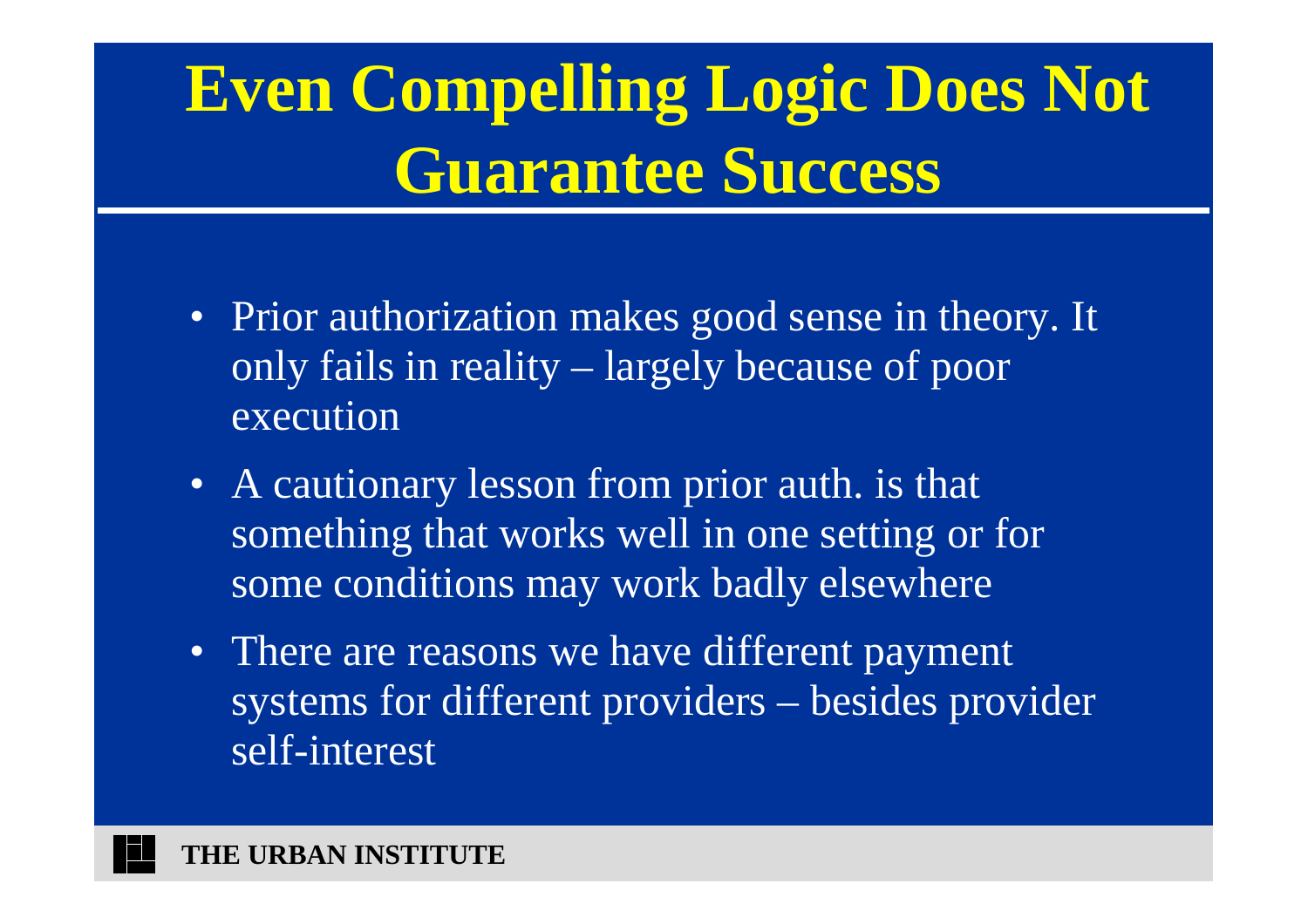### **There Are Problems with Available Measures**

- Outcome measures produce unstable findings, require case-mix adjustment, create perverse incentives to not treat sicker or more difficult patients, and usually do not produce actionable information
- Process measures solve some (but not all) of these problems but may not actually be associated with better outcomes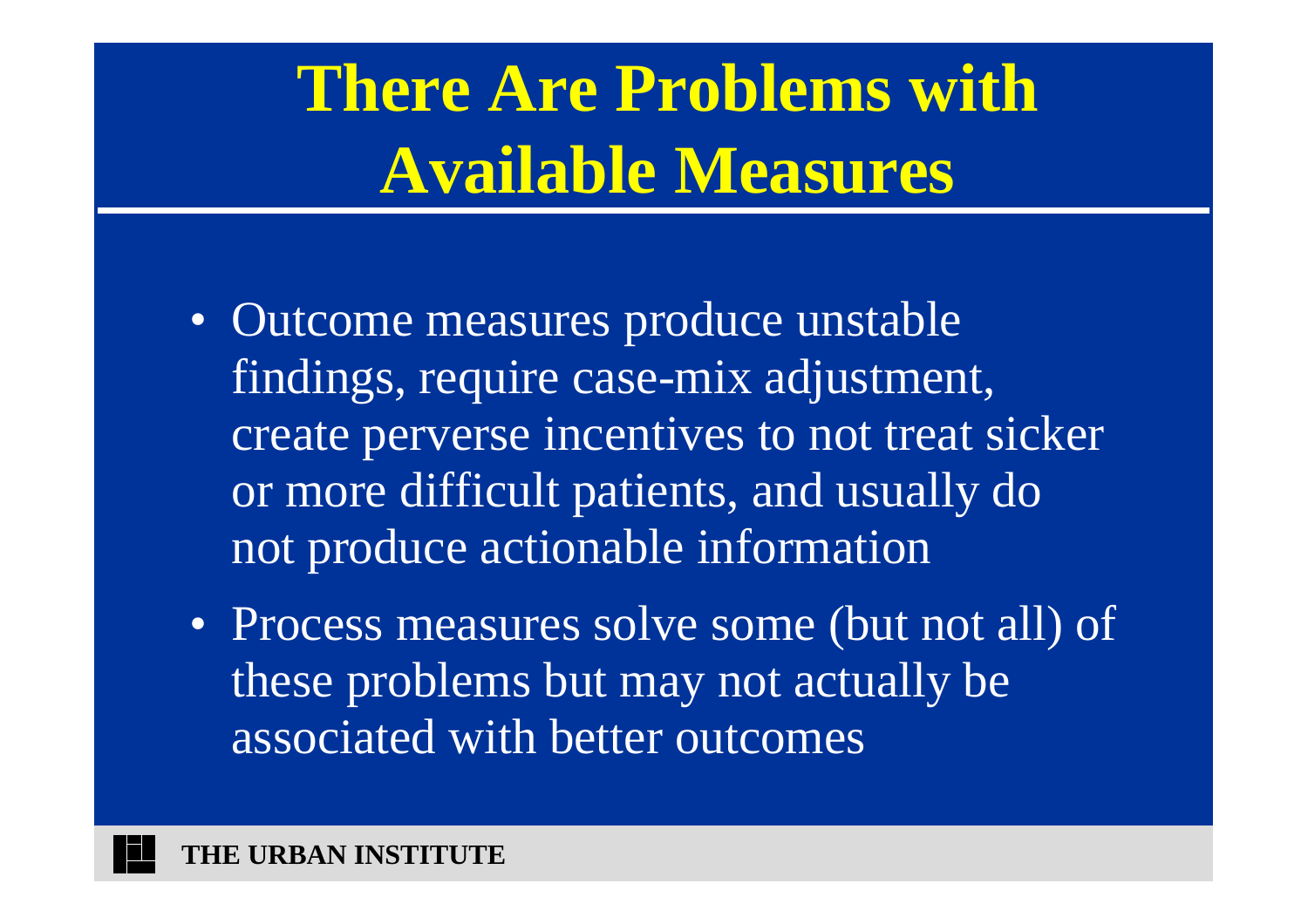### **Bradley et al., JAMA, July 5, 2006**

"The publicly reported AMI process measures capture a small proportion of the variation in hospitals' riskstandardized short-term mortality rates"

In fact, explain only 6% of the variation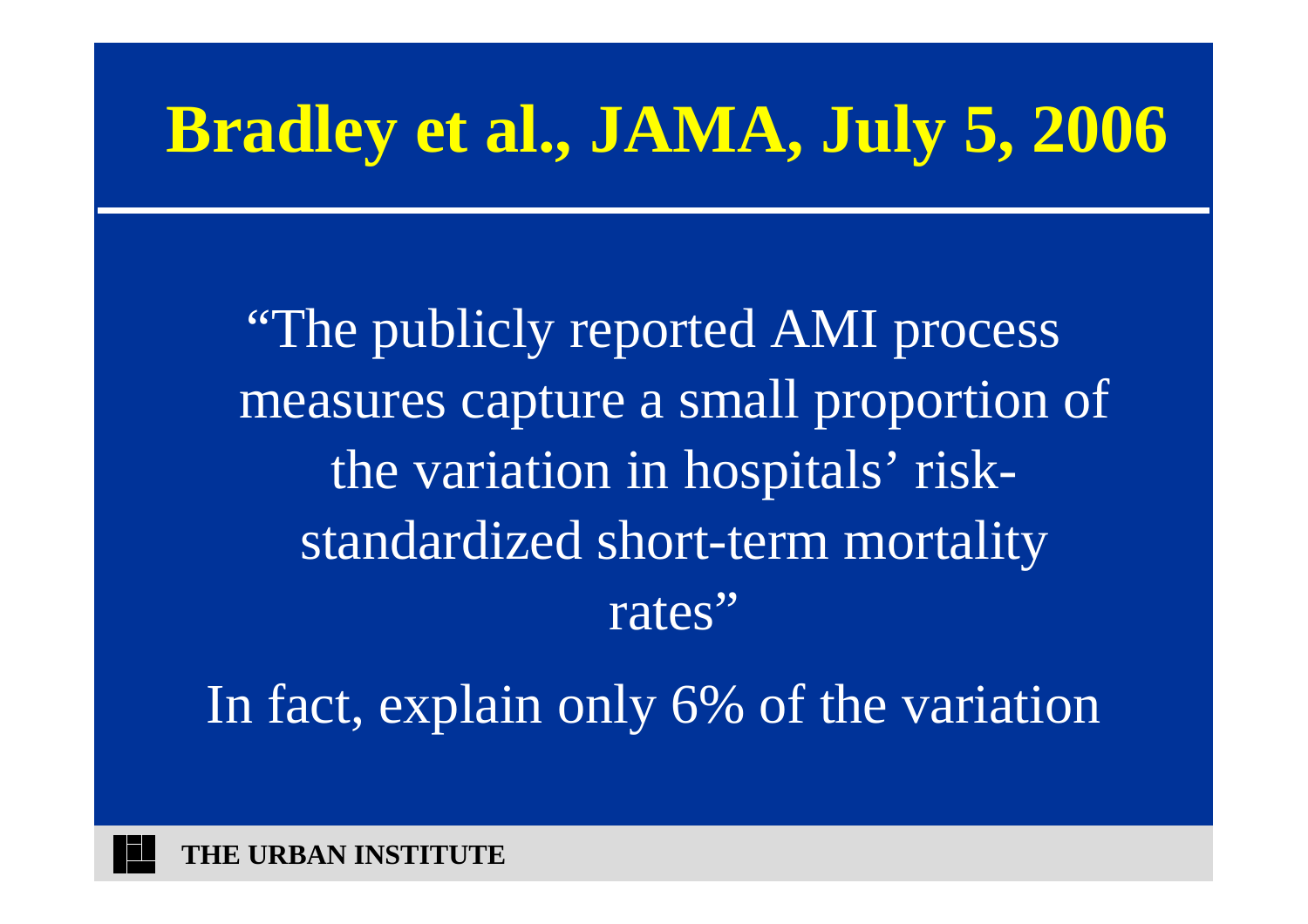## **Werner and Bradlow, JAMA, Dec 13 , 2006**

"Hospital performance measures predict small differences in hospital mortality rates. Efforts should be made to develop performance measures that are tightly linked to patient outcomes." The study used Medicare Hospital Compare measures for AMI, CHF and pneumonia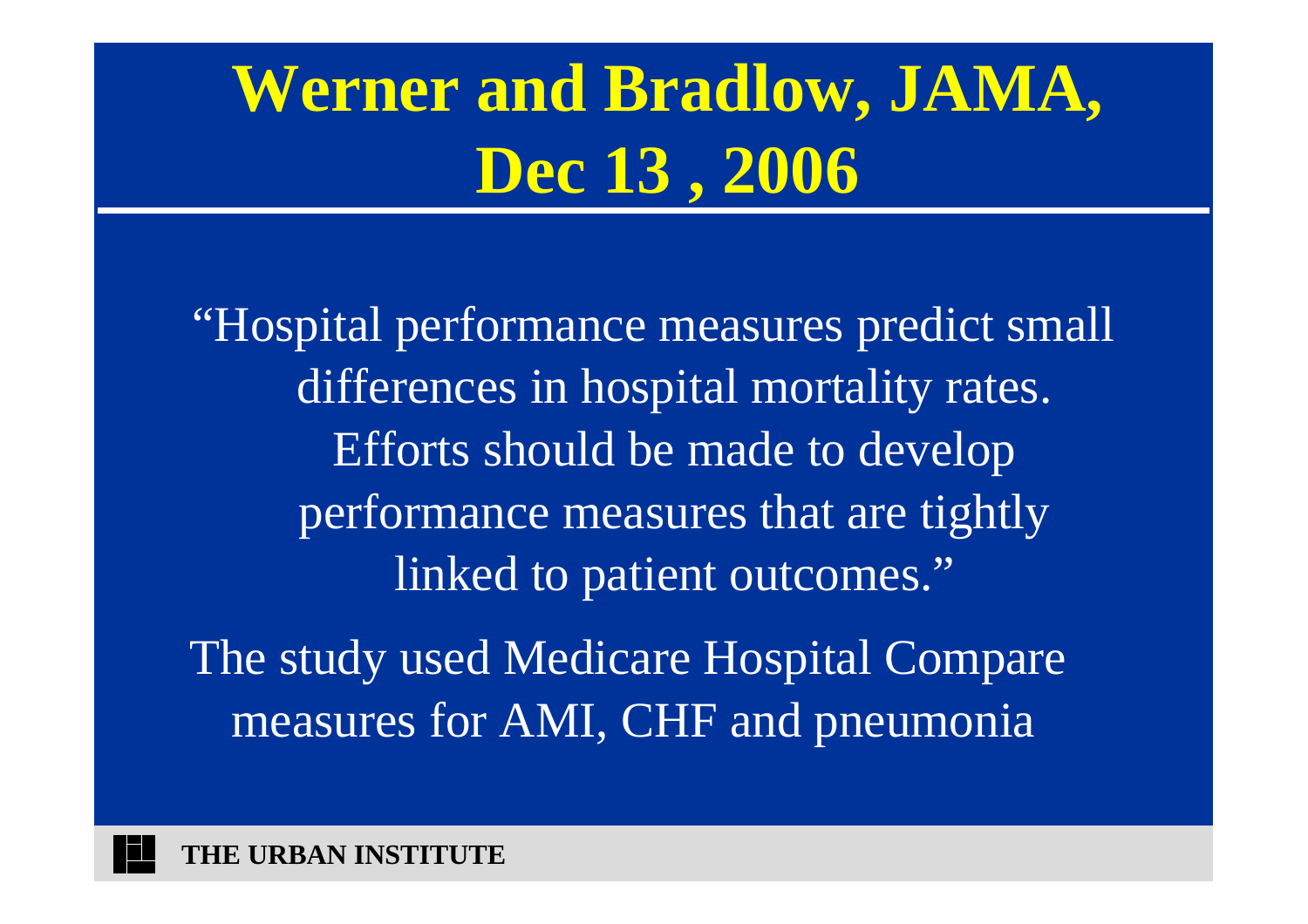#### **The Ideal Measure Is**

A process measure that is a valid and reliable surrogate for outcomes, e.g., Hemoglobin A1C in diabetes

- P4P needs to accept the fact that relying on administrative data, we do not have and **will not** have good measures for much (most) of what we would like to measure
- Legislation requiring development of new measures will not change that reality

**THE URBAN INSTITUTE**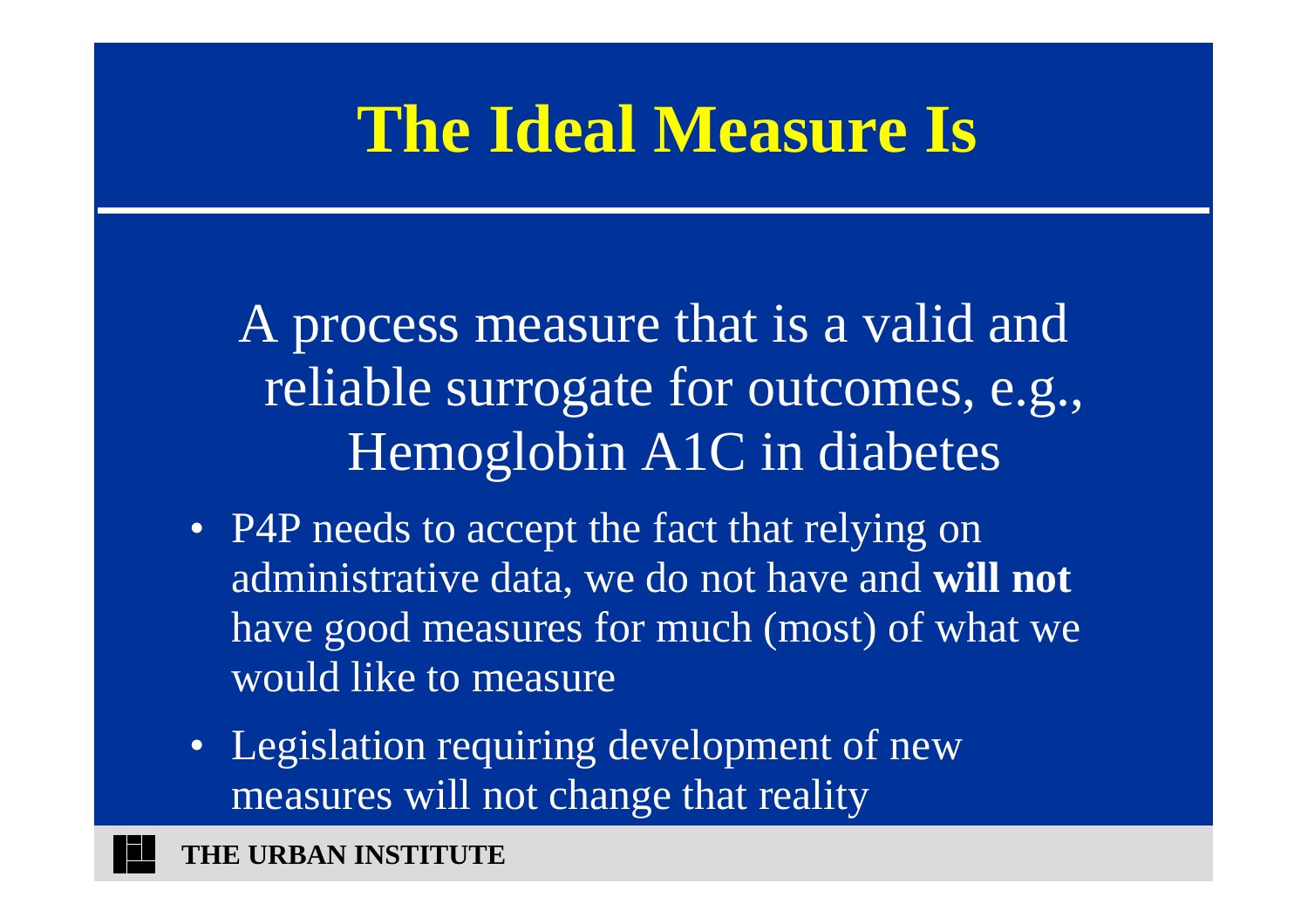#### **In short,**

We need to carefully develop criteria for opportunistically and strategically using P4P, and not overload it with expectations of transforming the health care system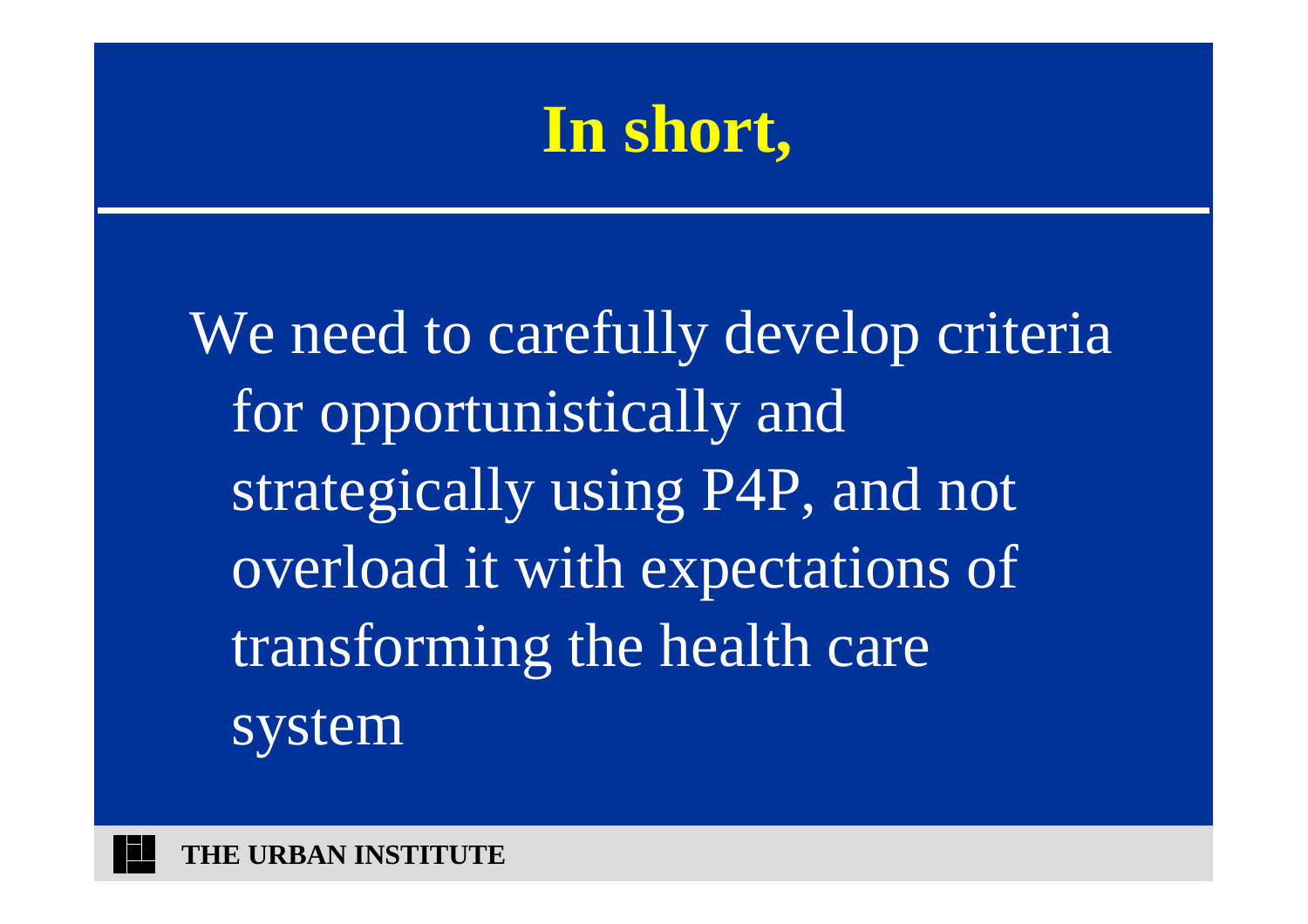### **Attributes of Measures for P4P**

- Important
- Deficiencies in care
- Valid
- Validated
- Actionable
- Data readily available
- Not easily gameable a/o amenable to audit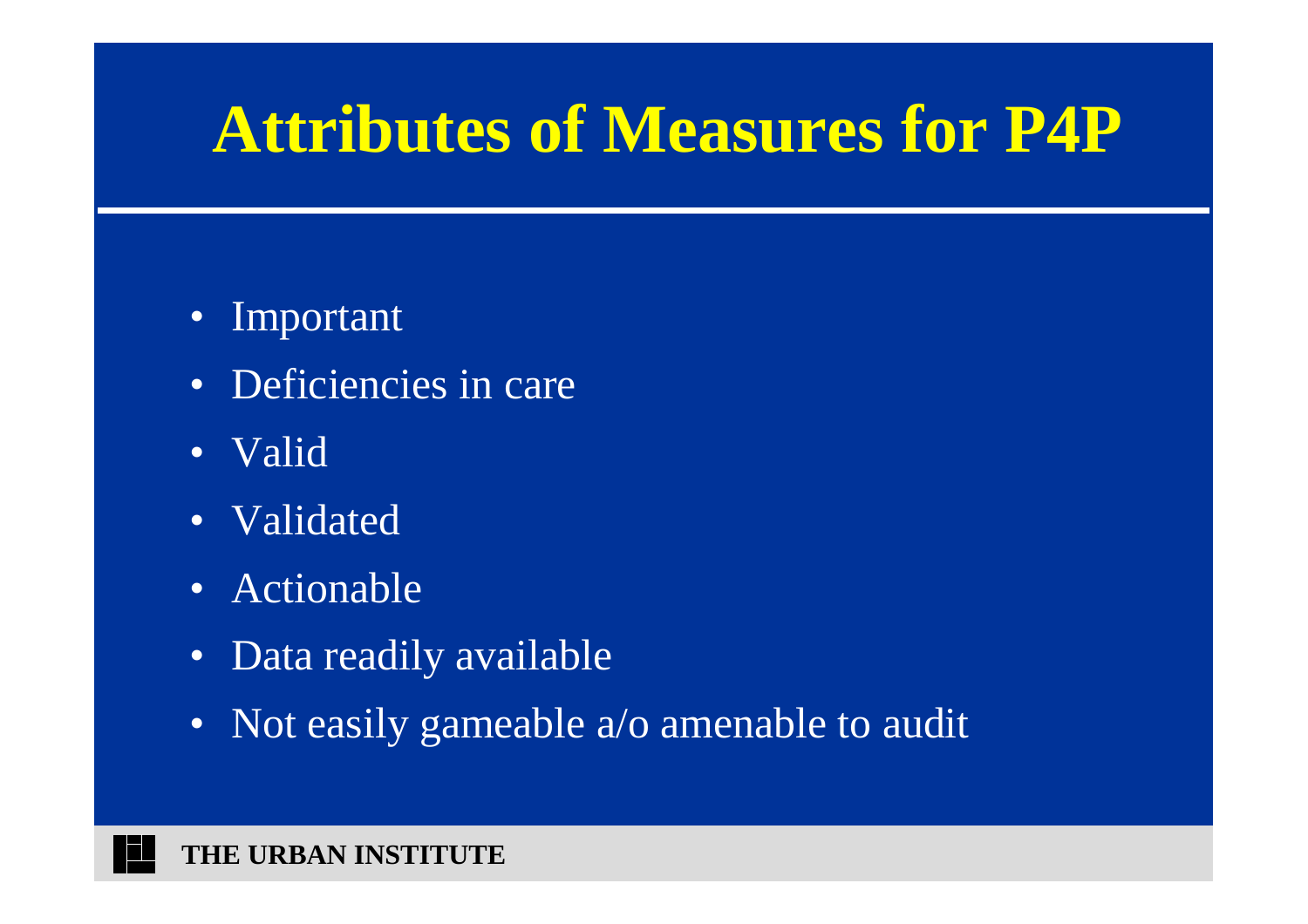# **Strategic Issues in Selecting P4P Opportunities**

- Are marginal rewards (penalties) enough?
- Do marginal rewards conflict with incentives in underlying payment stream?
- Are the costs of improvement manageable?
- Are there opportunity costs of focusing on P4P?
- Should the focus be attainment or improvement?
- Are there "likely," unintended consequences?
- Are there other strategic considerations?